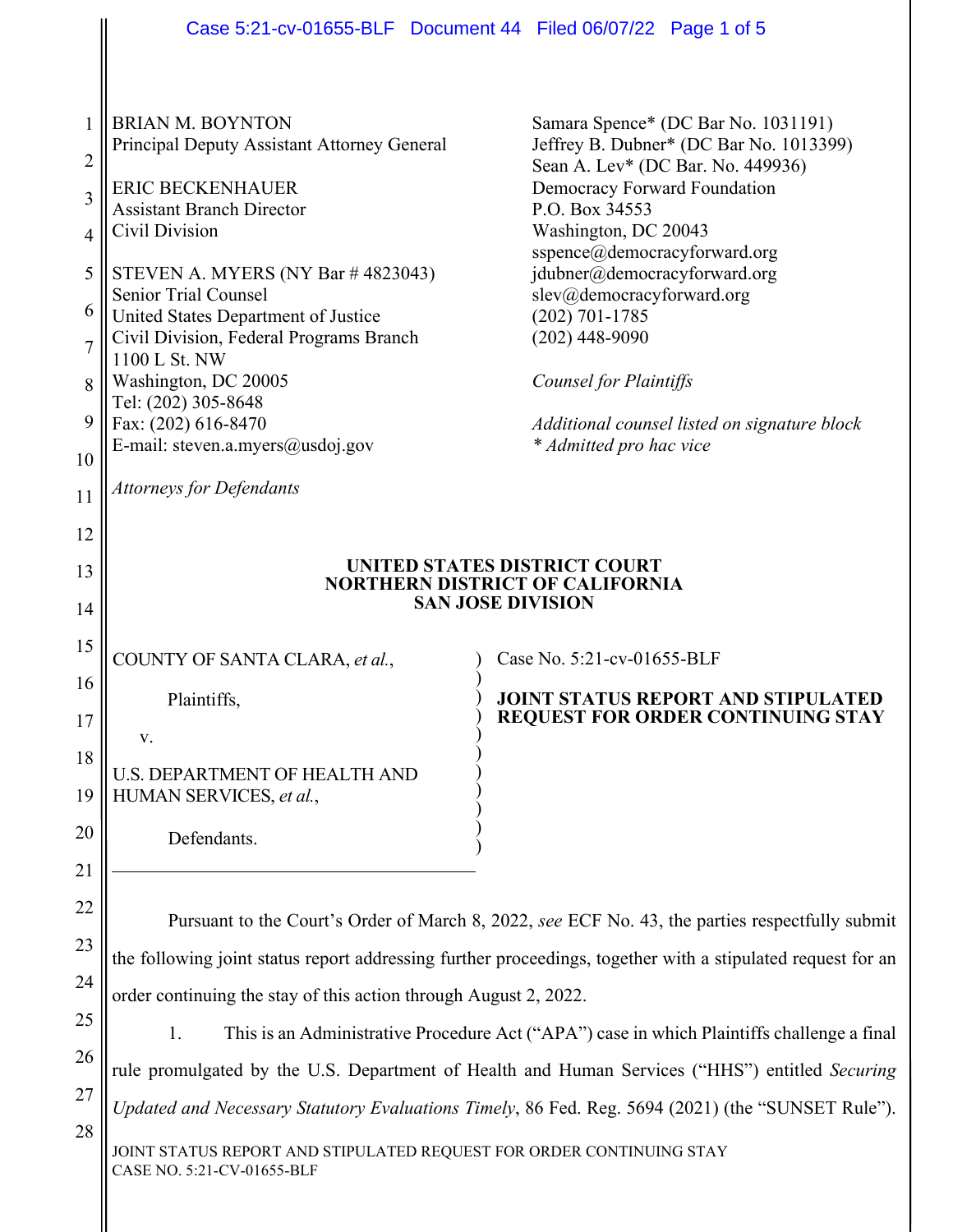## Case 5:21-cv-01655-BLF Document 44 Filed 06/07/22 Page 2 of 5

1 2 3 4 5 The SUNSET Rule provides, in essential part, that nearly all regulations issued by HHS in Titles 21, 42, and 45 of the Code of Federal Regulations shall expire at the end of (1) five calendar years after the year that the SUNSET Rule first becomes effective, (2) ten calendar years after the year of the regulation's promulgation, or (3) ten calendar years after the last year in which HHS assessed and, if required, reviewed the regulation, whichever is latest.

6 7 8 9 10 11 12 2. Plaintiffs filed their complaint challenging the SUNSET Rule on March 9, 2021. *See* ECF No. 1. Plaintiffs alleged that the SUNSET Rule is *ultra vires*, *see id.* ¶¶ 123-30; arbitrary and capricious, *see id.* ¶¶ 131-33; in violation of the APA's notice-and-comment requirements, *see id.* ¶¶ 134-39; and in violation of HHS's Tribal Consultation Policy, *see id.* ¶¶ 140-44. Plaintiffs further alleged that the SUNSET Rule threatens imminent and irreparable harm to them and the general public, including by creating regulatory confusion and uncertainty that will impede their ongoing operations, budgeting, and planning activities. *See, e.g.*, *id.* ¶¶ 100-02; *see generally id.* ¶¶ 95-122.

13 14 15 16 17 18 19 20 21 3. As promulgated, the SUNSET Rule was scheduled to become effective on March 22, 2021. *See* 86 Fed. Reg. at 5694. Shortly before the SUNSET Rule became effective, HHS postponed its effective date for one year, to March 22, 2022, pursuant to 5 U.S.C. § 705. *See* 86 Fed. Reg. 15,404 (2021). On October 28, 2021, HHS issued a Notice of Proposed Rulemaking proposing to withdraw or repeal the SUNSET Rule. *See* 86 Fed. Reg. 59,906 (2021). In March 2022, HHS postponed the effective date of the SUNSET Rule for an additional six months, to September 22, 2022. *See* 87 Fed. Reg. 12,399 (2022). 4. On May 27, 2022, HHS issued a Final Rule withdrawing the SUNSET Rule as of the effective date of July 26, 2022. *See* 87 Fed. Reg. 32246 (2022). If the Final Rule takes effect as scheduled, this litigation may be unnecessary.

22 23 24 5. The parties therefore jointly request that the Court continue the stay of this action through August 2, 2022, and direct the parties to either stipulate to the dismissal of this action, or file a joint status report proposing a schedule for further proceedings, by that date.

25

26

27

28

Date: June 7, 2022 Respectfully submitted,

 BRIAN M. BOYNTON Principal Deputy Assistant Attorney General

JOINT STATUS REPORT AND STIPULATED REQUEST FOR ORDER CONTINUING STAY CASE NO. 5:21-CV-01655-BLF ERIC BECKENHAUER Assistant Branch Director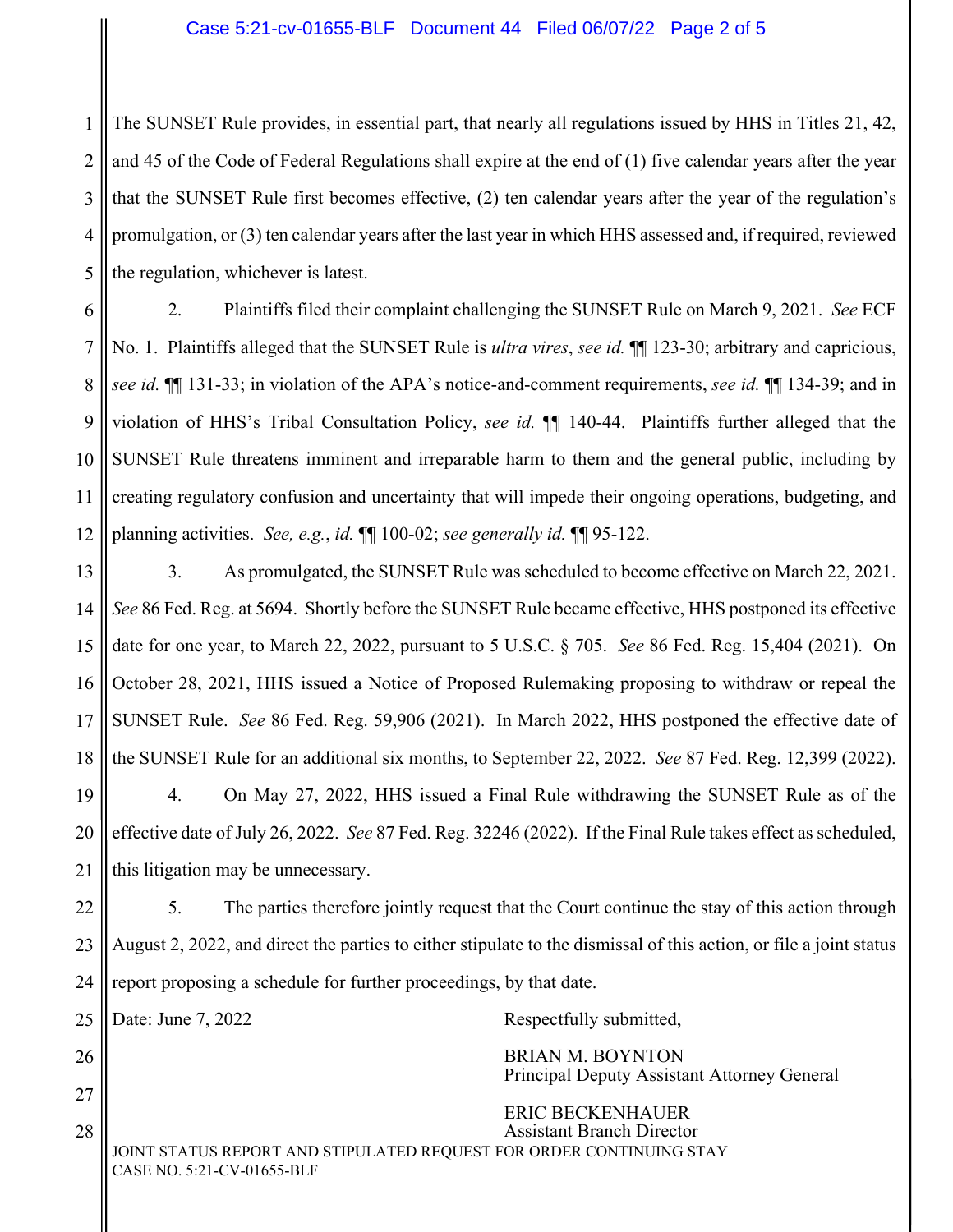| <b>Civil Division</b> |
|-----------------------|
|                       |

/s/ *Steven A. Myers*  STEVEN A. MYERS (NY Bar # 4823043) Senior Trial Counsel United States Department of Justice Civil Division, Federal Programs Branch 1100 L St. NW Washington, DC 20005 Tel: (202) 305-8648 Fax: (202) 616-8470 E-mail: steven.a.myers@usdoj.gov

*Attorneys for Defendants*

/s/ *Samara M. Spence* 

Jeffrey B. Dubner\* (DC Bar No. 1013399) Samara Spence\* (DC Bar No. 1031191) Sean A. Lev\* (DC Bar. No. 449936) Democracy Forward Foundation P.O. Box 34553 Washington, DC 20043 sspence@democracyforward.org jdubner@democracyforward.org slev@democracyforward.org Telephone: (202) 448-9090

## *Counsel for All Plaintiffs*

James R. Williams (CA Bar No. 271253) County Counsel Greta S. Hansen (CA Bar No. 251471) Douglas M. Press (CA Bar No. 168740) Laura S. Trice (CA Bar No. 284837) Office of the County Counsel County of Santa Clara 70 West Hedding Street, East Wing, 9th Fl. San José, CA 95110-1770 laura.trice@cco.sccgov.org Telephone: (408) 299-5900

## *Counsel for the County of Santa Clara*

Lisa S. Mankofsky\* (DC Bar No. 411931) Matthew Simon\* (DC Bar No. 144727) Center for Science in the Public Interest 1250 I Street, NW, Ste. 500 Washington, DC 20005 lmankofsky@cspinet.org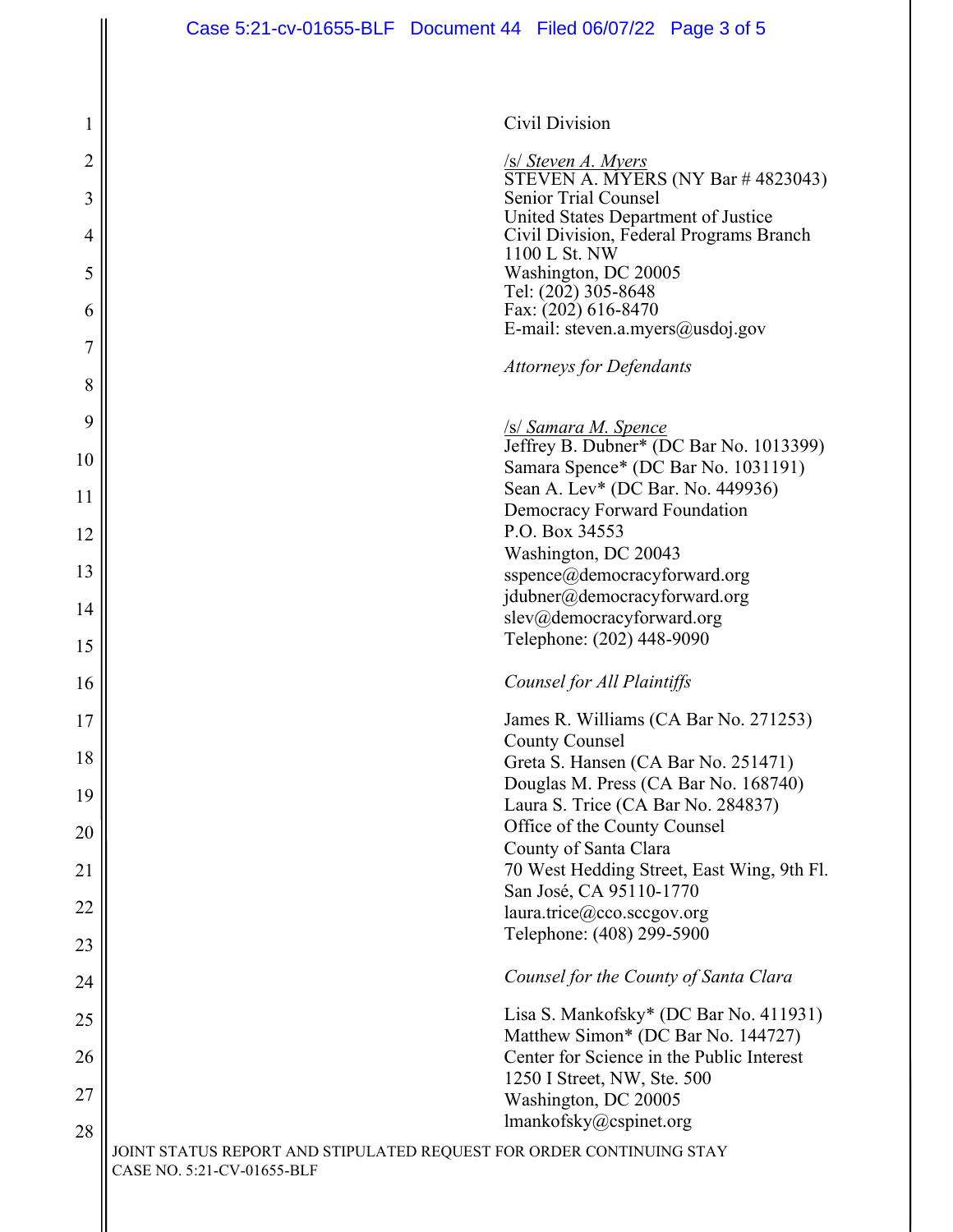|                | Case 5:21-cv-01655-BLF  Document 44  Filed 06/07/22  Page 4 of 5                                   |
|----------------|----------------------------------------------------------------------------------------------------|
|                |                                                                                                    |
|                | msimon@cspinet.org                                                                                 |
| $\overline{2}$ | Telephone: (202) 777-8381                                                                          |
| 3              | Counsel for Center for Science in the Public<br>Interest                                           |
| 4              | Adeline S. Rolnick*                                                                                |
| 5              | Natural Resources Defense Council<br>1152 15th Street NW, Ste. 300                                 |
| 6              | Washington, DC 20005                                                                               |
| $\overline{7}$ | arolnick@nrdc.org<br>Telephone: (202) 513-6240                                                     |
| 8<br>9         | Counsel for Natural Resources Defense Council                                                      |
| 10             | * Admitted pro hac vice                                                                            |
| 11             |                                                                                                    |
| 12             | <b>LOCAL RULE 5-1(i) ATTESTATION</b>                                                               |
| 13             | I attest that I have obtained Samara Spence's concurrence in the filing of this document.          |
| 14             | /s/ Steven A. Myers                                                                                |
| 15             | Steven A. Myers                                                                                    |
| 16             |                                                                                                    |
| 17             |                                                                                                    |
| 18             |                                                                                                    |
| 19             |                                                                                                    |
| 20             |                                                                                                    |
| 21             |                                                                                                    |
| 22             |                                                                                                    |
| 23             |                                                                                                    |
| 24             |                                                                                                    |
| 25             |                                                                                                    |
| 26             |                                                                                                    |
| 27             |                                                                                                    |
| 28             | JOINT STATUS REPORT AND STIPULATED REQUEST FOR ORDER CONTINUING STAY<br>CASE NO. 5:21-CV-01655-BLF |

II